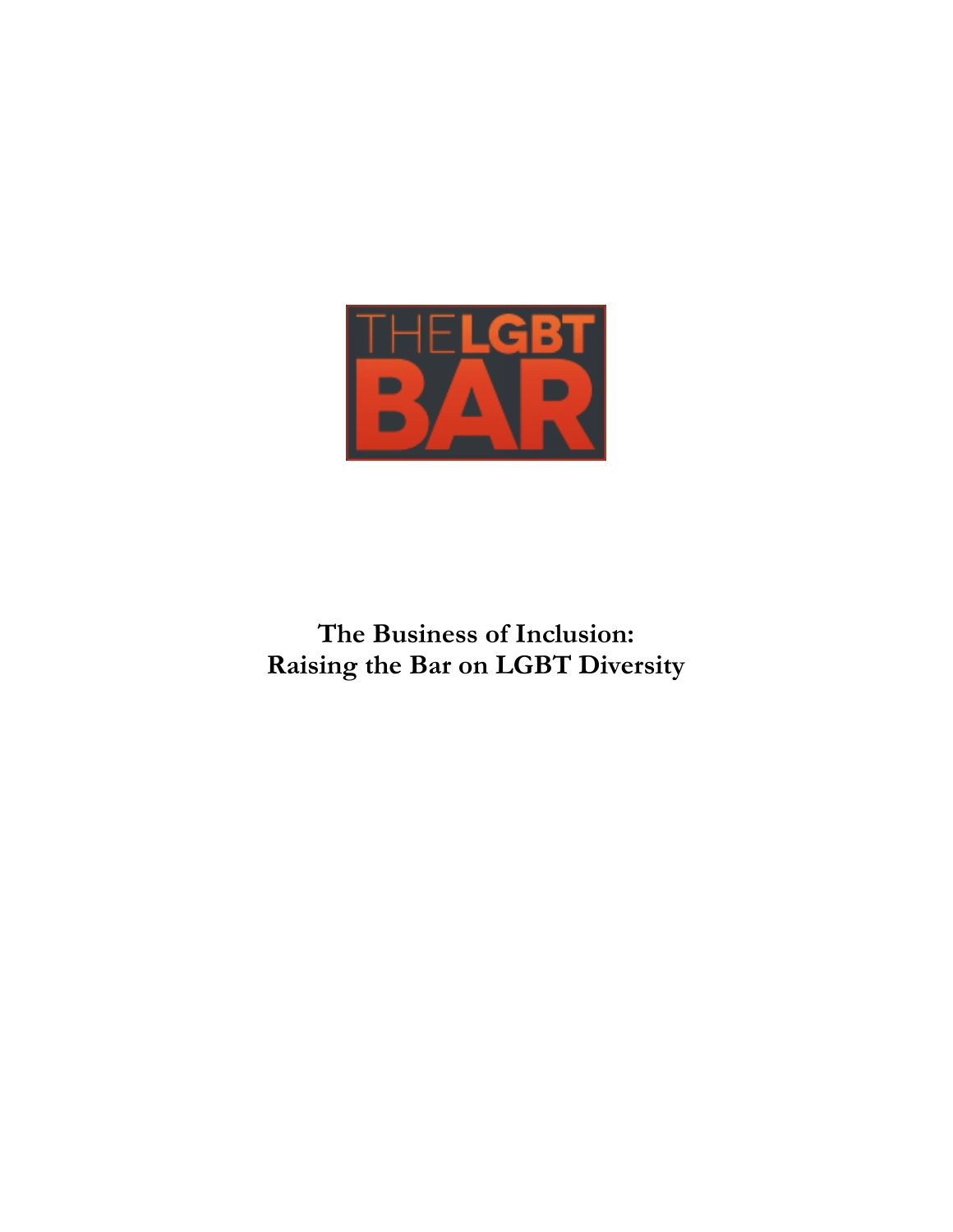As an affiliate of the American Bar Association, The LGBT Bar calls on all of our members to embrace the ABA's aspiration to

"eliminate bias and enhance diversity ... [through the] … promotion [of] full and equal participation in … our profession, and the justice system by all persons and to eliminate bias in the legal profession and justice system."

That commitment to justice and equality is more than just a matter of employee benefits. Unlike the corporate sector, legal organizations and professionals are called to uphold the highest standards of equality. Indeed, we are the only profession with a sworn duty to uphold and defend the rule of law. This dedication must necessarily expand to, and be reflected in, the culture of our firms, associations and businesses.

No matter the area of law in which they focus, firms and companies operate in a diverse community that includes clients and employees who encompass a wide array of genders, races, ethnicities, disabilities and other identities. Firms that work to mirror their clients are better able to serve this diverse marketplace. A culture of openness and inclusion increases employee and client satisfaction, productivity and retention.

#### **More Than a Number**

A workplace that fosters and capitalizes on diversity is better able to serve the needs of clients and employees alike. Successful diversity management requires fostering a professional environment that is respectful, accepting and affirming of all employees. Eliminating bias and enhancing diversity also means expanded hiring, retention and promotion of diverse individuals within all levels of the firm.

LGBT and other minority associates and clients must understand that they are not simply a number, but that the firm values them and takes concerted efforts to create an environment in which they can thrive.

A workforce that reflects the communities we serve is critical for firms of every size. As the corporate world recognizes and caters to the LGBT community as a crucial market, companies also expect that the firms with which they do business will be LGBT-affirming and representative as well. Firms should be actively identifying ways to recruit diverse attorneys and help them succeed and flourish.

#### **The Benefits of Benefits**

Pro-LGBT policies and openly LGBT personnel help law firms recruit and retain lucrative corporate clients and the best and brightest employees.

A firm's commitment to its LGBT employees and clients should include:

• Involving senior leadership in creating a culture that is inclusive of LGBT lawyers;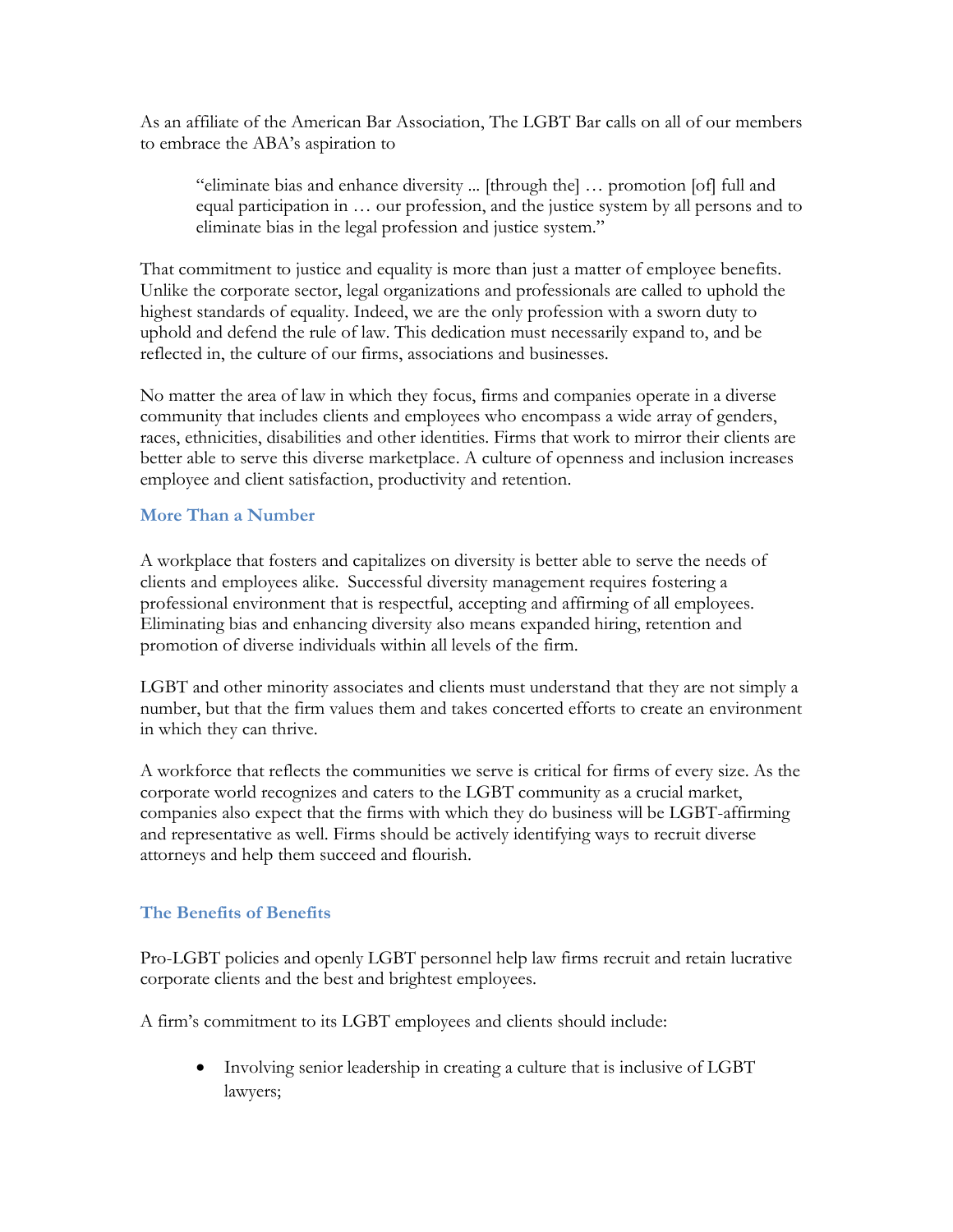- Including sexual orientation and gender identity and expression in company diversity statement;
- Instituting diversity or equal employment opportunity training;
- Taking affirmative steps to ensure the professional development of LGBT lawyers;
- Sponsoring LGBT-related MCLE events, bar organizations, *pro bono*  opportunities and causes;
- Involving LGBT lawyers in recruiting and hiring activities and affirmatively recruiting LGBT law students and lawyers; and
- Ensuring that employee benefits are provided to LGBT lawyers by:
	- o Offering benefits for same-sex spouses and partners;
	- o Offering domestic partner paternity and maternity leave;
	- o Offering domestic partner bereavement leave;
	- o Helping defray the cost of nontraditional family planning;
	- o Adjusting gross salary for employees in marriages, domestic partnerships or civil unions to offset the federal tax burden; and
	- o Offering health insurance plans that include gender transition coverage.

# **What "Welcome" Means**

Firms can institute a number of simple, but profoundly important, policies and programs to ensure LGBT clients and employees feel truly welcome. Our recommendations reflect The LGBT Bar's own expertise in this area, and incorporate recommendations from the ABA's Commission on Sexual Orientation and Gender Identity.

Make sure your "Welcome Mat" includes:

- Mentorship programs within the firm to help LGBT associates navigate and understand firm culture;
- Internal policies that ensure firm values, and client interests, do not clash via representation that negatively impacts the LGBT community;
- Creating a plan that outlines your entity's specific diversity goals and that includes detailed action steps, timelines and steps for accountability;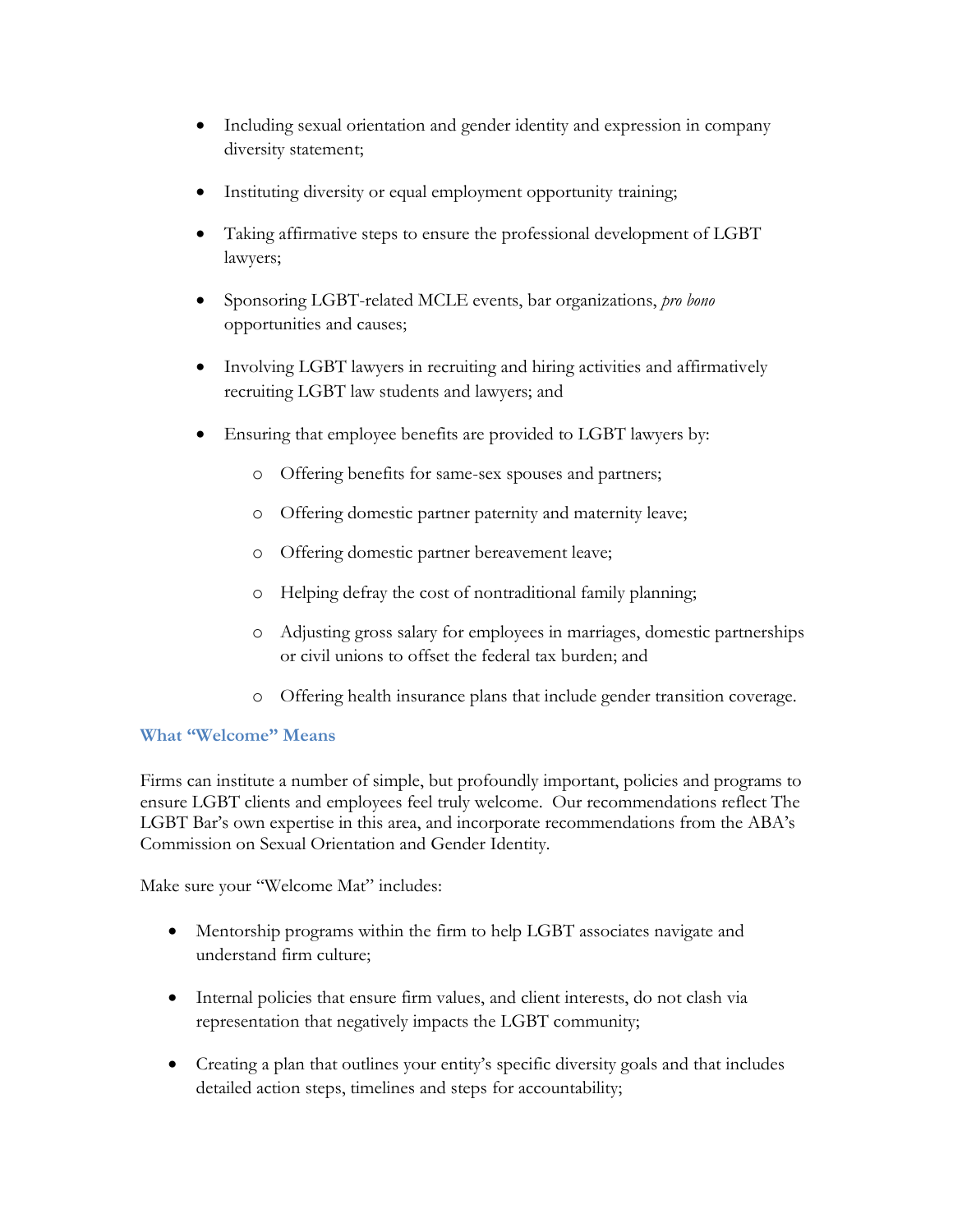- Appointing a Diversity Director to oversee the implementation of the diversity plan;
- Establishing an LGBT Committee to promote opportunities for LGBT members;
- Developing programming (e.g., fellowships) directed at diverse law students and practitioners;
- Publishing articles on topics of concern to LGBT constituencies; and
- Collaborating with other ABA and non-ABA entities to co-sponsor LGBT-related programming and projects.

## **Policies that Honor People**

At a minimum, firms must not discriminate on the basis of race, color, sex, religion, national origin, sexual orientation or gender identity and expression.

In addition, remember to distinguish between gender identity and expression, and sexual orientation. Gender identity/expression and sexual orientation are two different types of characteristics and should not be combined or confused with one another.

The term "transgender" is used to describe people whose gender identity does not correspond to their birth-assigned sex and/or the stereotypes associated with that sex. Firms and organizations are urged to strengthen their inclusion policies by offering coverage for transgender employees who wish to transition. Transitioning – the process that many transgender people undergo to bring their outward gender expression into alignment with their gender identity – can be a medically necessary treatment for transgender individuals.

- Offer health plans that assist with the costs transgender lawyers and associates pay for such transition-related procedures;
- Offer coverage throughout the entire process—pre-operative, operative and postoperative—to help ensure retention of current lawyers as well as the recruitment of prospective employees who wish to invest professionally in a diverse and open work environment;
- Contract with a diversity professional or have in-house diversity director conduct an organization-wide training to address ways coworkers can understand and support a colleague who undergoes a transition; and
- Notify colleagues of gender transitions happening at the firm, and the individual's transition timeline.

# **Couple and Family Benefits**

Currently, 35 states and the District of Columbia celebrate and affirm the marriages of lesbian and gay couples. The rest of the country, though changing rapidly, does not yet provide such recognition.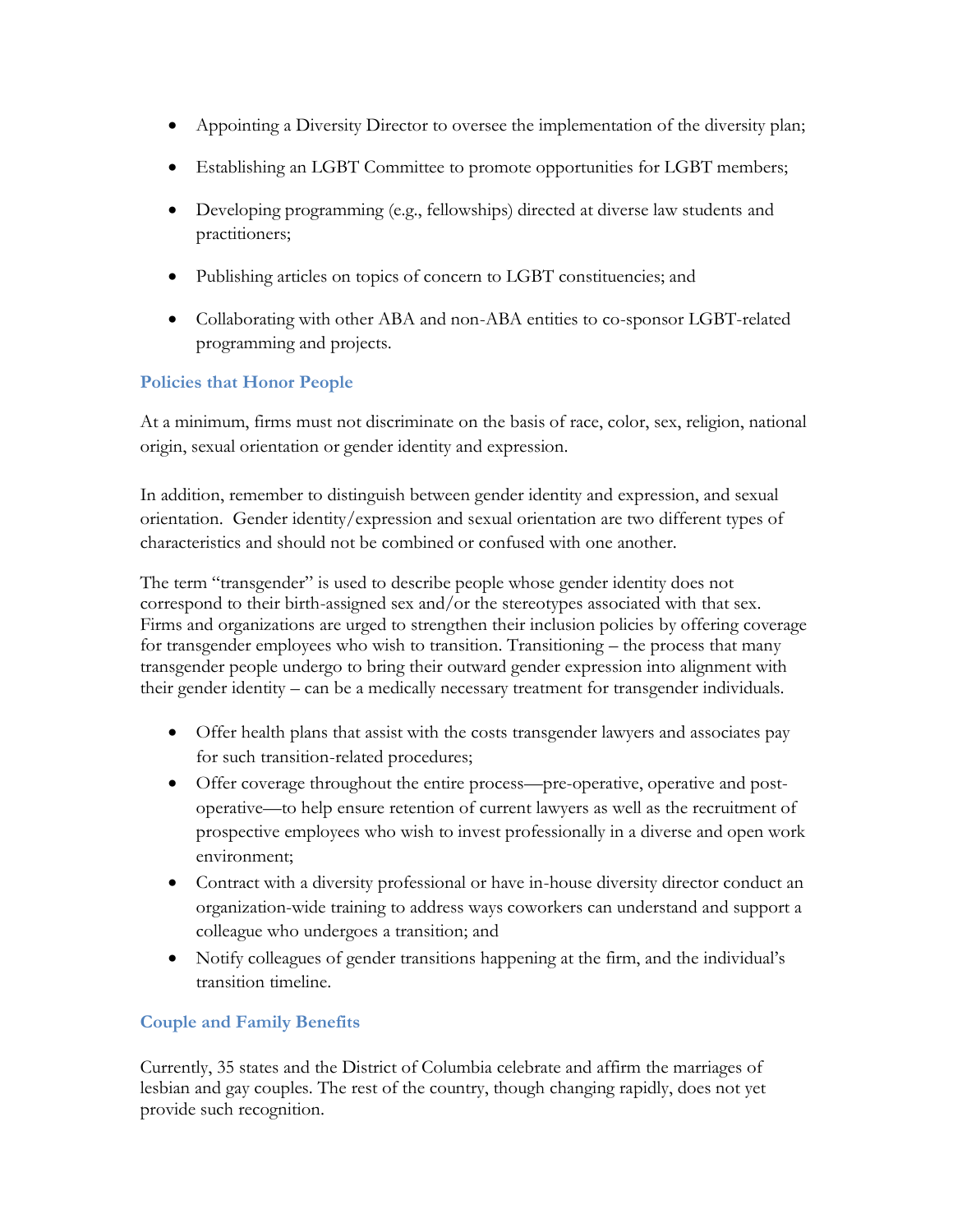In states where marriage equality is the law of the land, firms must offer all benefits to married couples regardless of their gender or sexual orientation. In other states, firms must strive to offer these same benefits in order to remain competitive.

- Be sure to clearly state that equal benefits are available at your firm;
- Invest in policies of total inclusion regardless of federal, state or local legislation;
- Adopt and advertise benefit packages for partnered LGBT attorneys and associates that mirror those for their straight coworkers.

Rather than meeting minimum requirements set by the state or local jurisdiction, strive to offer the maximum benefits possible to all firm employees, regardless of sexual orientation, gender identity and expression, or family status.

# **"Grossing Up"**

LGBT staffers who have their domestic partners' benefits come from their employer's benefits packages pay more taxes than married people who list their spouses under that same benefits package. Organizations' Human Resource Departments should clearly state that LGBT employees' salaries will be "grossed up" to compensate for the amount that the government takes in taxes for their same-sex domestic partners' benefits coverage. The "grossing up" procedure should be clearly stated in new hire orientations, interviews and the written policies of Human Resources Departments.

#### **Other Critical Benefits**

- Parental leave benefit packages for LGBT partners and associates;
- Subsidies or benefits related to adoption, insemination and surrogacy;
- bereavement leave for LGBT lawyers and staff whose partners or children become sick, injured or pass away.

#### **Measuring LGBT Diversity: Best Practices and Resources**

Because of the lack of objective criteria to measure LGBT diversity, many law firms have not taken steps to "count" LGBT associates and partners. The LGBT Bar recommends that all firms engage in this process in order to communicate that LGBT diversity is important to an organization and to ensure that there are accurate numbers of LGBT attorneys within an organization.

Measuring LGBT diversity is a positive act that exhibits a firm's or legal department's commitment to inclusion to all current and possible future employees and clients. These recommendations will make measuring LGBT diversity easier: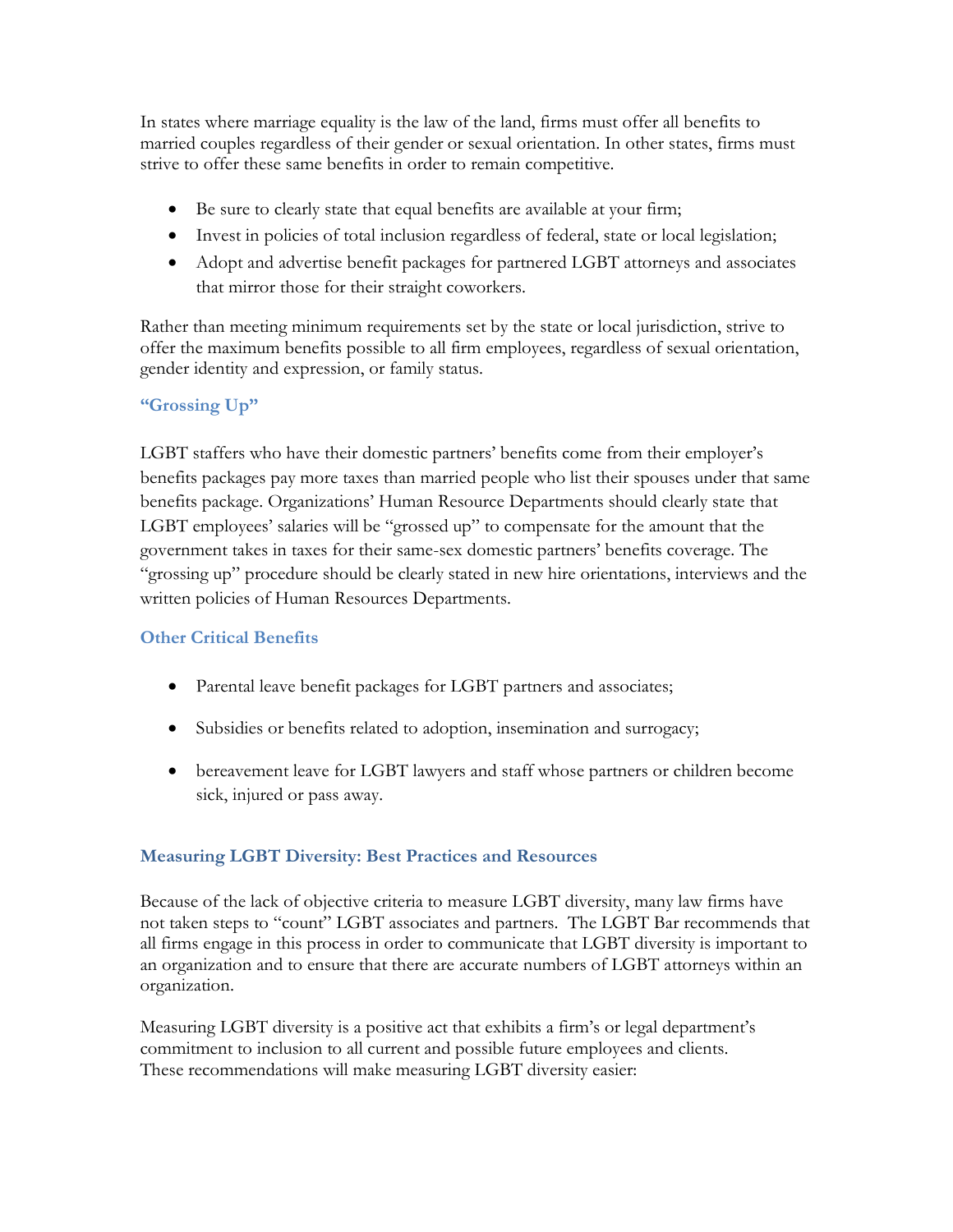- Develop and support a culture of LGBT inclusion from the top down;
- Commit to a true culture of privacy so that when a document is anonymous, your employees truly believe it to be private;
- Create an affinity group that allows people to self-identity not only as LGBT but also as LGBT allies, capturing the energy behind proud parents of LGBT youth as well as friends of LGBT people;
- Host LGBT diversity receptions and events; and
- Include discussions of your firm's dedication to LGBT support within diversity efforts.

**LGBT Bar members can download a sample survey, and recommended survey language, in the [Members-Only section of our website.](http://lgbtbar.org/what-we-do/member-groups/corporate-counsel/corporate-counsel-resources/)** 

## **Inclusion Within, and Beyond, the Firm**

There are a number of important ways to signal to external audiences that diversity is valued at your firm. When issuing or responding to RFPs, for example, use the opportunity to inform potential clients of internal steps taken to further LGBT diversity.

For proposals and other external documents, consider including:

- Data related to the number of "relationship" partners who are diverse, including LGBT attorneys;
- Information about work allocation, including data related to the number of diverse attorneys working on the client's matters, either matter-by-matter or overall;
- Information regarding recruitment efforts, even if unsuccessful;
- Information about mentoring programs;
- Information related to diversity efforts, including innovative programming, recruitment or retention efforts, sponsorship of diverse organizations, etc.; and
- Associate-to-Partner conversion rates.

Firms should actively review, and accept, pro-bono efforts that help advance legal equality and inclusion for the LGBT community. Taking on pro-bono representation affecting the LGBT community has a significant "word-of-mouth" marketing effect: potential and current employees, LGBT or not, generally feel positive when a firm takes on pro-bono impact litigation that furthers civil rights.